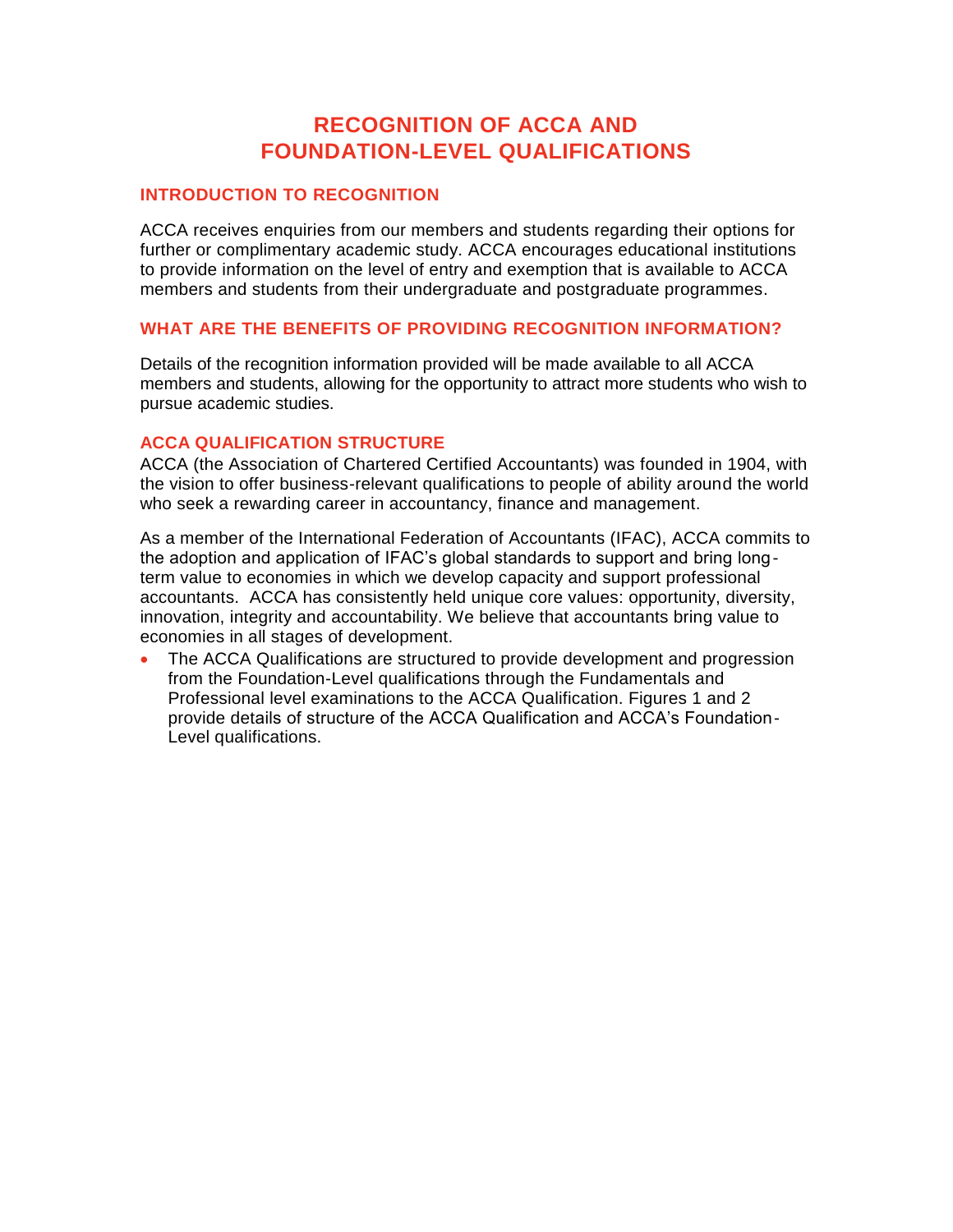# **Figure 1: ACCA Qualification Structure**



# **Figure 2: Foundation-Level Qualification Structure**

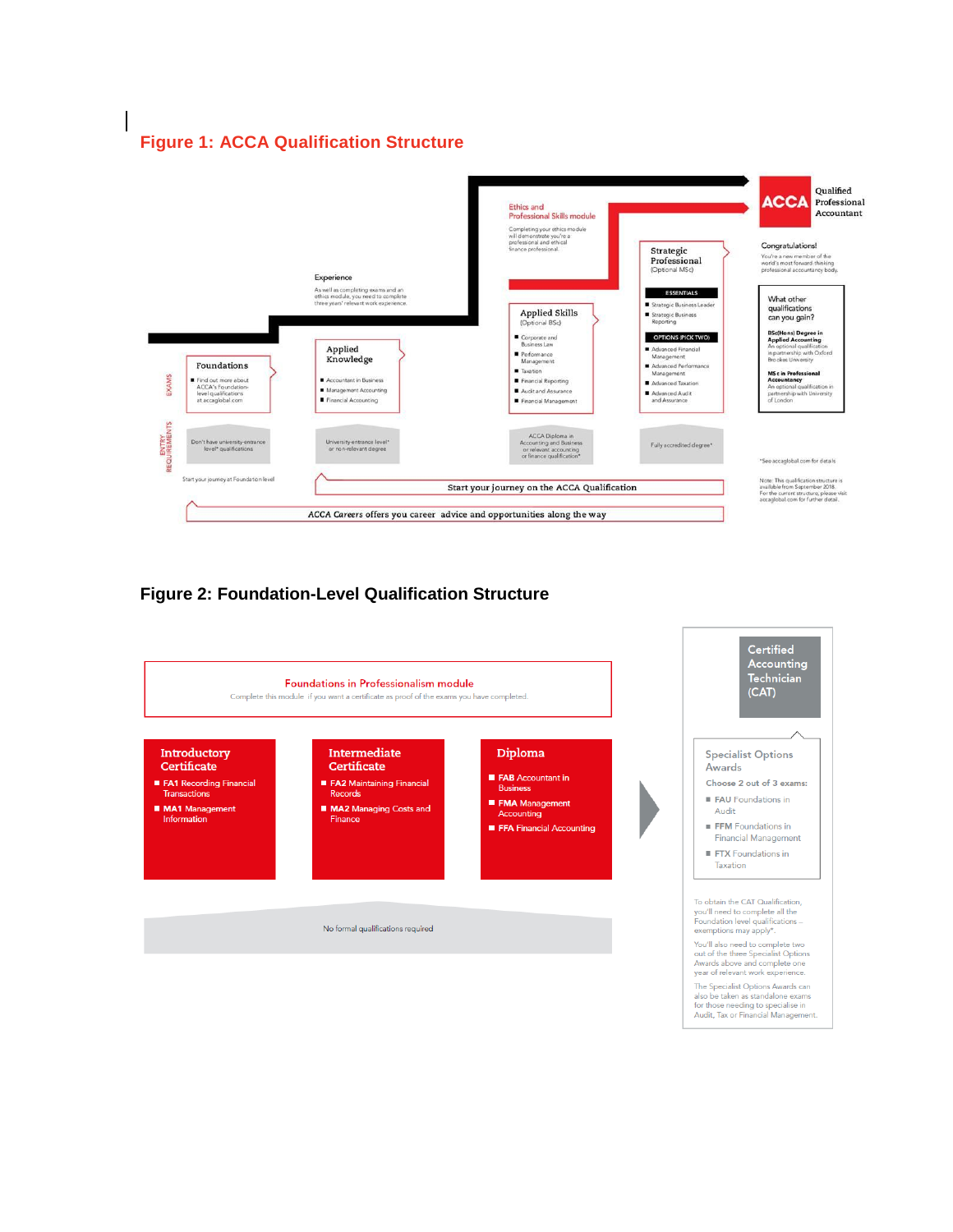The ACCA Qualification focuses on 3 key value propositions comprising Exams, Ethics and Work Experience. ACCA with its network of offices, approved learning partners and employers worldwide, supports students and members to develop successful careers by providing opportunity for learning and development. In partnership with Oxford Brookes University, a BSc in Applied Accounting and a Global MBA are available. ACCA has also partnered with the University of London to develop the word's first integrated MSc, which is available to ACCA students, affiliates and members.

Ensuring our students receive the highest quality education support is of utmost importance to ACCA. The Approved Learning Partner (ALP) programme was introduced to give formal recognition to learning providers who have demonstrated their success in providing students with quality tuition support. The learning providers are assessed on one set of global accreditation standards.

There are over 6,000 organisations worldwide who partner with ACCA through the ACCA Approved Employer programme. The ACCA Approved Employer programme recognises employers' high standards of staff training, accountancy resources and staff development. ACCA Approved Employers comprise organisations from varying sectors which include the Big-4 accounting firms, Deloitte, PwC, Ernst and Young, and KPMG.

In keeping with ACCA's commitment to lifelong learning, it also has a range of further qualifications and a leading edge continuing professional development (CPD) scheme. These programmes are designed to suit the needs of accountants, finance-professionals and non-finance professionals with financial responsibility, at all stages of their careers.

# **ACCA QUALIFICATION**

In addition to responding to the needs of its stakeholders, ACCA has designed a qualification which embeds the global accounting education standards set by the International Federation of Accountants (IFAC). The ACCA Qualification is fully IFAC compliant. There is a strong focus on professional values, governance, risk and ethics. These skills are essential as the profession moves towards strengthened codes of conduct, regulation and legislation with an increasing focus on professionalism and ethics in accounting. They are examined at the highest level in the ACCA Qualification, and are a core element of students' practical experience requirements.

The exams for the ACCA qualification are divided into the following levels – Applied Knowledge, Applied Skills and Strategic Professional.

The **Applied Knowledge** level introduces students to the core areas of financial and management accounting. This provides the platform from which the other technical accountancy areas will be studied in greater detail in the Applied Skills level.

The **Applied Skills** level contains six subjects which comprehensively cover the main technical areas that any accountant, regardless of their future career aspirations, are expected to have gained proficiency. These comprise law, performance management, taxation, financial reporting, auditing, and financial management.